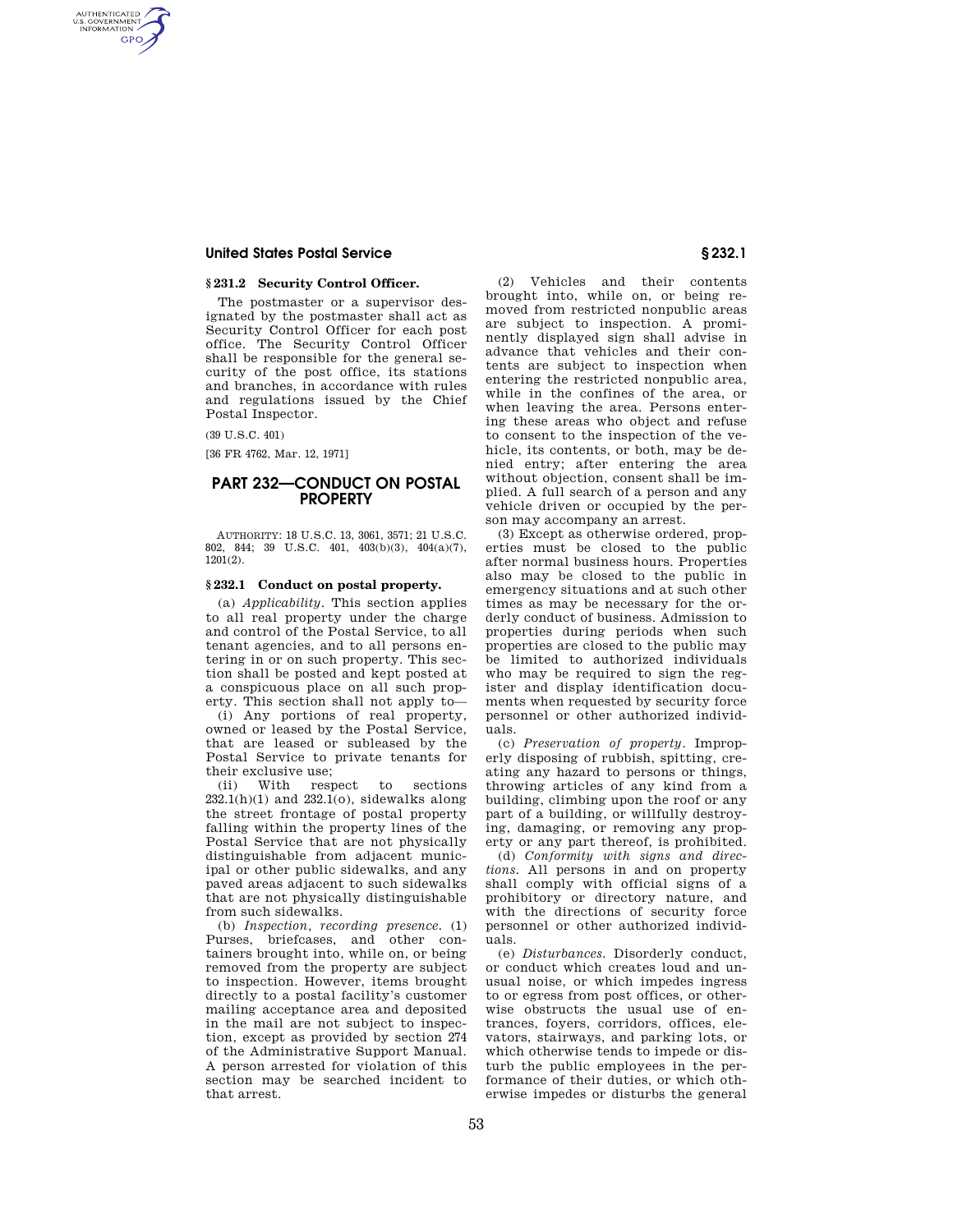public in transacting business or obtaining the services provided on property, is prohibited.

(f) *Gambling.* Participating in games for money or other personal property, the operation of gambling devices, the conduct of a lottery or pool, or the selling or purchasing of lottery tickets, is prohibited on postal premises. In accordance with  $20$  U.S.C.  $107a(a)(5)$ , this prohibition does not apply to the vending or exchange of State Lottery tickets at vending facilities operated by licensed blind persons where such lotteries are authorized by state law.

(g) *Alcoholic beverages, drugs, and smoking.* (1) A person under the influence of an alcoholic beverage or any drug that has been defined as a ''controlled substance'' may not enter postal property or operate a motor vehicle on postal property. The possession, sale, or use of any ''controlled substance'' (except when permitted by law) or the sale or use of any alcoholic beverage (except as authorized by the Postmaster General or designee) on postal premises is prohibited. The term ''controlled substance'' is defined in section 802 of title 21 U.S.C.

(2) Smoking (defined as having a lighted cigar, cigarette, pipe, or other smoking material) is prohibited in all postal buildings and office space, including public lobbies.

(h) *Soliciting, electioneering, collecting debts, vending, and advertising.* (1) Soliciting alms and contributions, campaigning for election to any public office, collecting private debts, soliciting and vending for commercial purposes (including, but not limited to, the vending of newspapers and other publications), displaying or distributing commercial advertising, collecting signatures on petitions, polls, or surveys (except as otherwise authorized by Postal Service regulations), are prohibited. These prohibitions do not apply to:

(i) Commercial or nonprofit activities performed under contract with the Postal Service or pursuant to the provisions of the Randolph-Sheppard Act;

(ii) Posting notices on bulletin boards as authorized in §243.2(a) of this chapter;

(iii) The solicitation of Postal Service and other Federal military and ci-

**§ 232.1 39 CFR Ch. I (7–1–18 Edition)** 

vilian personnel for contributions by recognized agencies as authorized under Executive Order 12353, of March 23, 1982.

(2) Solicitations and other actions which are prohibited by paragraph (h)(1) of this section when conducted on Postal Service property should not be directed by mail or telephone to postal employees on Postal Service property. The Postal Service will not accept or distribute mail or accept telephone calls directed to its employees which are believed to be contrary to paragraph (h)(1) of this section.

(3) Leafleting, distributing literature, picketing, and demonstrating by members of the public are prohibited in lobbies and other interior areas of postal buildings open to the public. Public assembly and public address, except when conducted or sponsored by the Postal Service, are also prohibited in lobbies and other interior areas of postal building open to the public.

(4) *Voter registration.* Voter registration may be conducted on postal premises only with the approval of the postmaster or installation head provided that all of the following conditions are met:

(i) The registration must be conducted by government agencies or nonprofit civic leagues or organizations that operate for the promotion of social welfare but do not participate or intervene in any political campaign on behalf of any candidate or political party for any public office.

(ii) Absolutely no partisan or political literature may be available, displayed, or distributed. This includes photographs, cartoons, and other likenesses of elected officials and candidates for public office.

(iii) The registration is permitted only in those areas of the postal premises regularly open to the public.

(iv) The registration must not interfere with the conduct of postal business, postal customers, or postal operations.

(v) The organization conducting the voter registration must provide and be responsible for any equipment and supplies.

(vi) Contributions may not be solicited.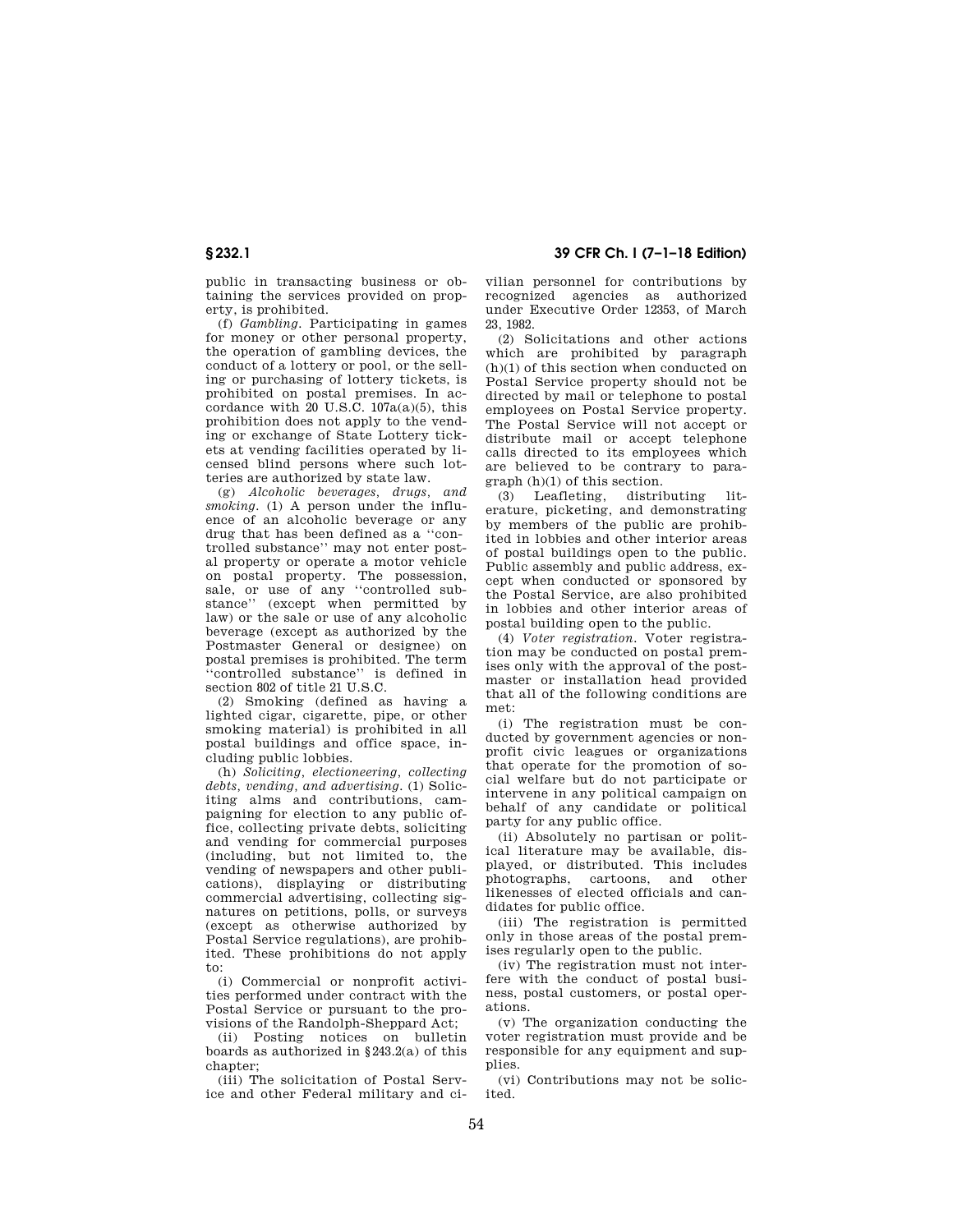### **United States Postal Service § 232.1**

(vii) Access to the workroom floor is prohibited.

(viii) The registration activities are limited to an appropriate period before an election.

(5) Except as part of postal activities or activities associated with those permitted under paragraph (h)(4) of this section, no tables, chairs, freestanding signs or posters, structures, or furniture of any type may be placed in postal lobbies or on postal walkways, steps, plazas, lawns or landscaped areas, driveways, parking lots, or other exterior spaces.

(i) *Photographs for news, advertising, or commercial purposes.* Except as prohibited by official signs or the directions of security force personnel or other authorized personnel, or a Federal court order or rule, photographs for news purposes may be taken in entrances, lobbies, foyers, corridors, or auditoriums when used for public meetings. Other photographs may be taken only with the permission of the local postmaster or installation head.

(j) *Dogs and other animals.* Dogs and other animals, except those used to assist persons with disabilities, must not be brought upon postal property for other than official purposes.

(k) *Vehicular and pedestrian traffic.* (1) Drivers of all vehicles in or on property shall be in possession of a current and valid state or territory issued driver's license and vehicle registration, and the vehicle shall display all current and valid tags and licenses required by the jurisdiction in which it is registered.

(2) Drivers who have had their privilege or license to drive suspended or revoked by any state or territory shall not drive any vehicle in or on property during such period of suspension or revocation.

(3) Drivers of all vehicles in or on property shall drive in a careful and safe manner at all times and shall comply with the signals and directions of security force personnel, other authorized individuals, and all posted traffic signs.

(4) The blocking of entrances, driveways, walks, loading platforms, or fire hydrants in or on property is prohibited.

(5) Parking without authority, parking in unauthorized locations or in locations reserved for other persons, or continuously in excess of 18 hours without permission, or contrary to the direction of posted signs is prohibited. This section may be supplemented by the postmaster or installation head from time to time by the issuance and posting of specific traffic directives as may be required. When so issued and posted such directives shall have the same force and effect as if made a part hereof.

(l) *Weapons and explosives.* Notwithstanding the provisions of any other law, rule or regulation, no person while on postal property may carry firearms, other dangerous or deadly weapons, or explosives, either openly or concealed, or store the same on postal property, except for official purposes.

(m) *Nondiscrimination.* There must be no discrimination by segregation or otherwise against any person or persons because of race, color, religion, national origin, sex, or disability, in furnishing, or by refusing to furnish to such person or persons the use of any facility of a public nature, including all services, privileges, accommodations, and activities provided on postal property.

(n) *Conduct with regard to meetings of the Board of Governors.* (1) Without the permission of the chairman no person may participate in, film, televise, or broadcast any portion of any meeting of the Board or any subdivision or committee of the Board. Any person may electronically record or photograph a meeting, as long as that action does not tend to impede or disturb the members of the Board in the performance of their duties, or members of the public while attempting to attend or observe a meeting.

(2) Disorderly conduct, or conduct which creates loud or unusual noise, obstructs the ordinary use of entrances, foyers, corridors, offices, meeting rooms, elevators, stairways, or parking lots, or otherwise tends to impede or disturb the members of the Board in the performance of their duties, or members of the public while attempting to attend or observe a meeting of the Board or of any subdivision,